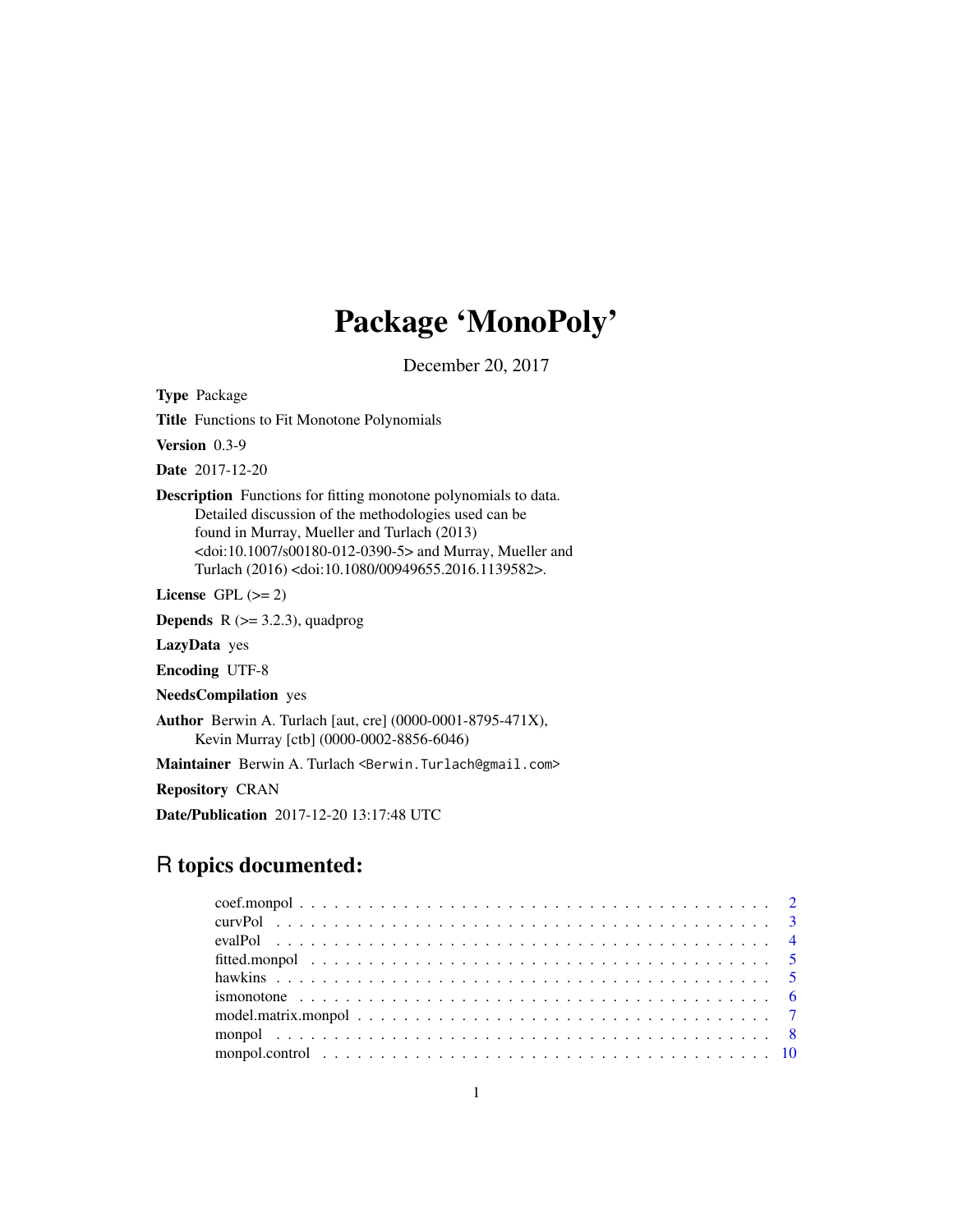## <span id="page-1-0"></span>2 coef.monpol

| Index |  |
|-------|--|
|       |  |
|       |  |
|       |  |
|       |  |
|       |  |
|       |  |

<span id="page-1-1"></span>coef.monpol *Extract Model Coefficients*

## Description

coef method for 'monpol' objects.

## Usage

```
## S3 method for class 'monpol'
coef(object, scale = c("original", "fitted"), type = c("beta", "monpar"), ...)
```
## Arguments

| object   | A 'monpol' object.                                                                                                                   |
|----------|--------------------------------------------------------------------------------------------------------------------------------------|
| scale    | Extract coefficients on the original scale of the data or on the scale used during<br>fitting.                                       |
| type     | Extract coefficients in the 'beta' parameterisation of the polynomial or for the<br>monotone parameterisation used in the algorithm. |
| $\ddots$ | Additional optionals arguments. At present no optional arguments are used.                                                           |

## Details

This is the [coef](#page-0-0) method for objects inheriting from class "monpol".

## Value

Coefficients extracted from the model object object.

## Author(s)

Berwin A Turlach <Berwin.Turlach@gmail.com>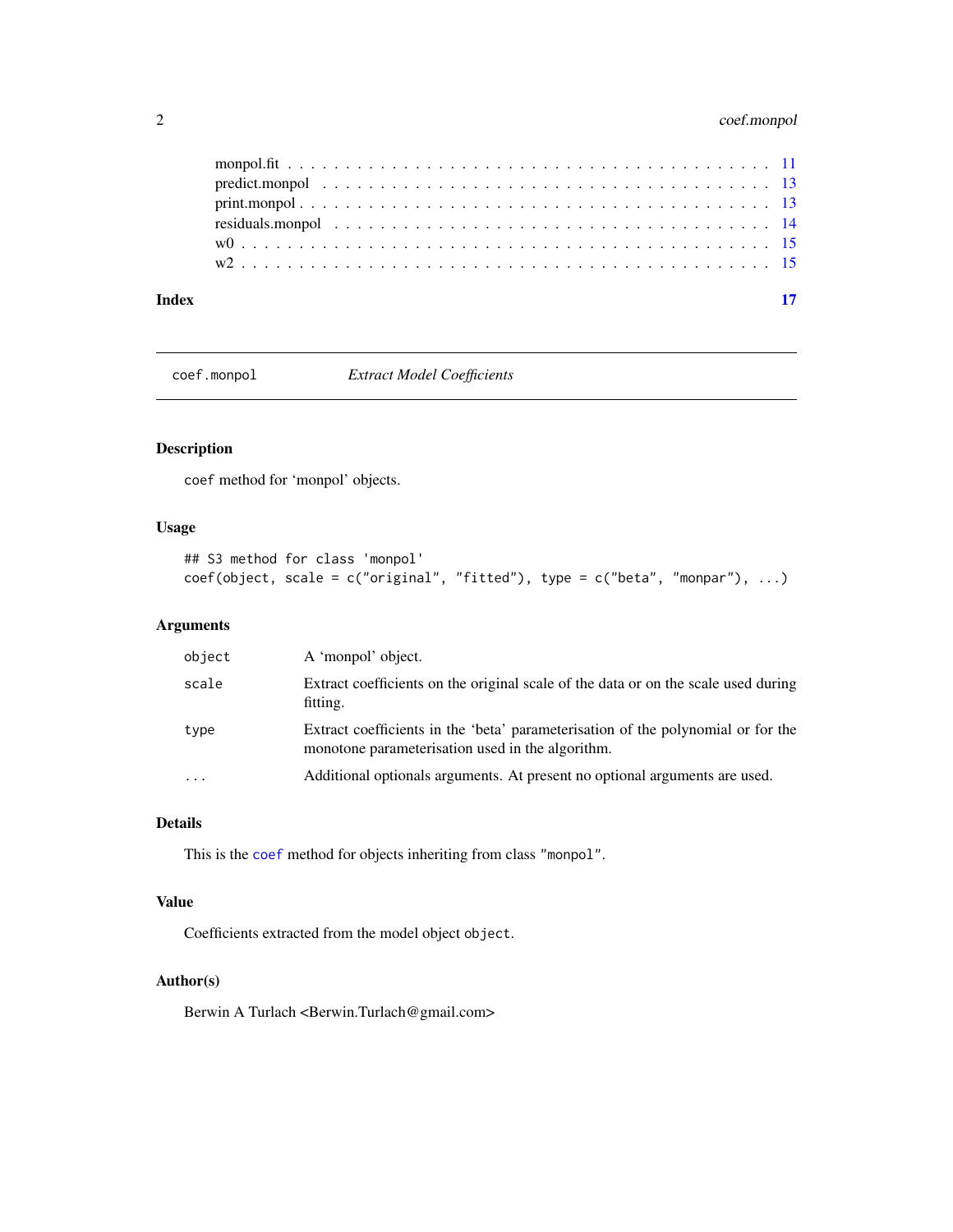<span id="page-2-0"></span>

Function to evaluate the curvature of polynomials

#### Usage

curvPol(x, beta)

## Arguments

|      | numerical values at which to evaluate the curvature of polynomials, can be pro- |
|------|---------------------------------------------------------------------------------|
|      | vided in a vector, matrix, array or data frame                                  |
| beta | numerical vector containing the coefficient of the polynomial                   |

#### Value

The result of evaluating the curvature of the polynomial at the values in x, returned in the same dimension as x has.

## Author(s)

Berwin A Turlach <Berwin.Turlach@gmail.com>

## Examples

```
beta <-c(1,2,1)x \le -0:10curvPol(x, beta)
str(curvPol(x, beta))
x <- cbind(0:10, 10:0)
curvPol(x, beta)
str(curvPol(x, beta))
x <- data.frame(x=0:10, y=10:0)
curvPol(x, beta)
str(curvPol(x, beta))
```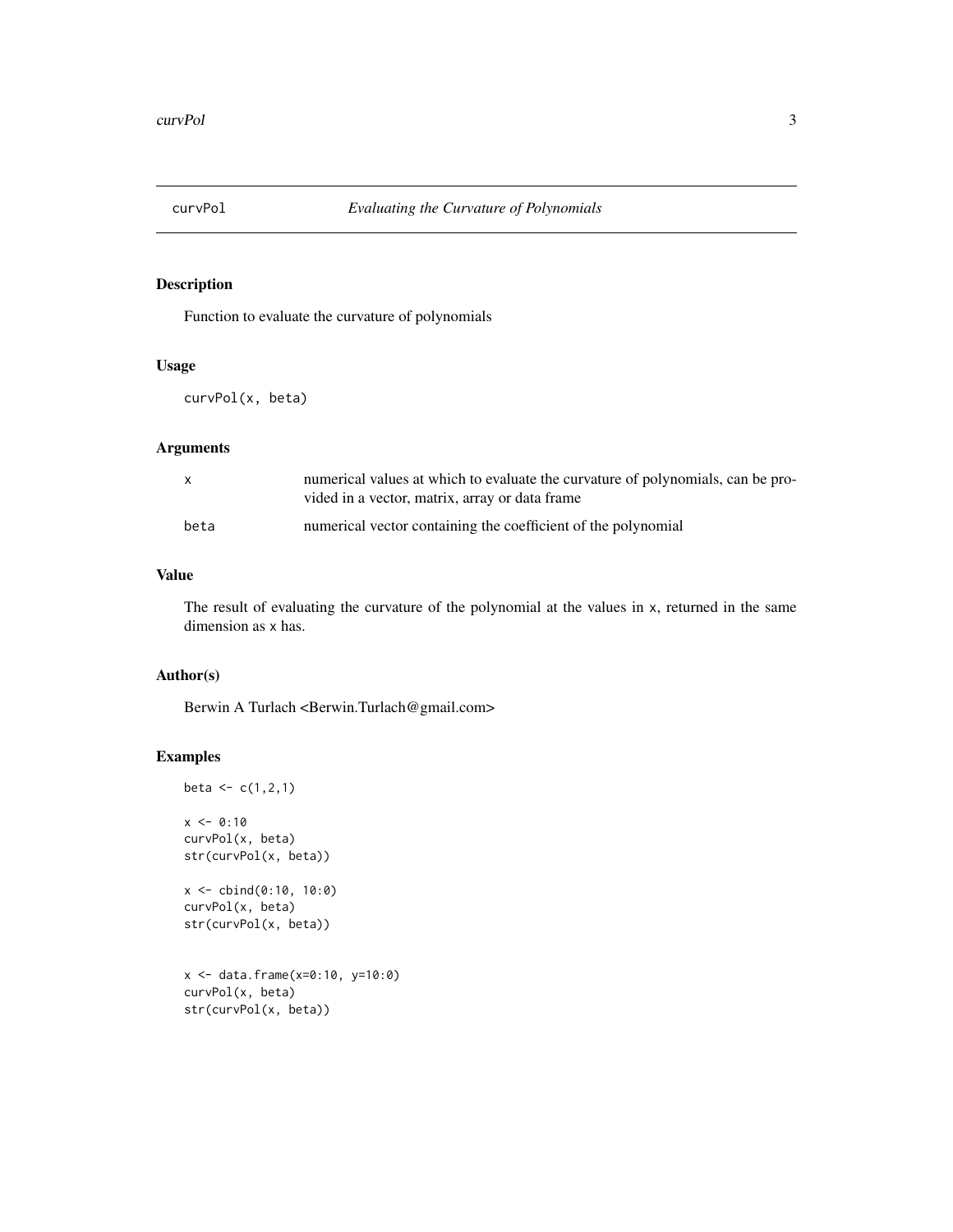<span id="page-3-0"></span>

Function to evaluate polynomials in a numerical robust way using the Horner scheme

#### Usage

evalPol(x, beta)

### Arguments

|      | numerical values at which to evaluate polynomials, can be provided in a vector,<br>matrix, array or data frame |
|------|----------------------------------------------------------------------------------------------------------------|
| beta | numerical vector containing the coefficient of the polynomial                                                  |

#### Value

The result of evaluating the polynomial at the values in x, returned in the same dimension as x has.

## Author(s)

Berwin A Turlach <Berwin.Turlach@gmail.com>

## Examples

```
beta <-c(1,2,1)x \le -0:10evalPol(x, beta)
str(evalPol(x, beta))
x <- cbind(0:10, 10:0)
evalPol(x, beta)
str(evalPol(x, beta))
x <- data.frame(x=0:10, y=10:0)
evalPol(x, beta)
str(evalPol(x, beta))
```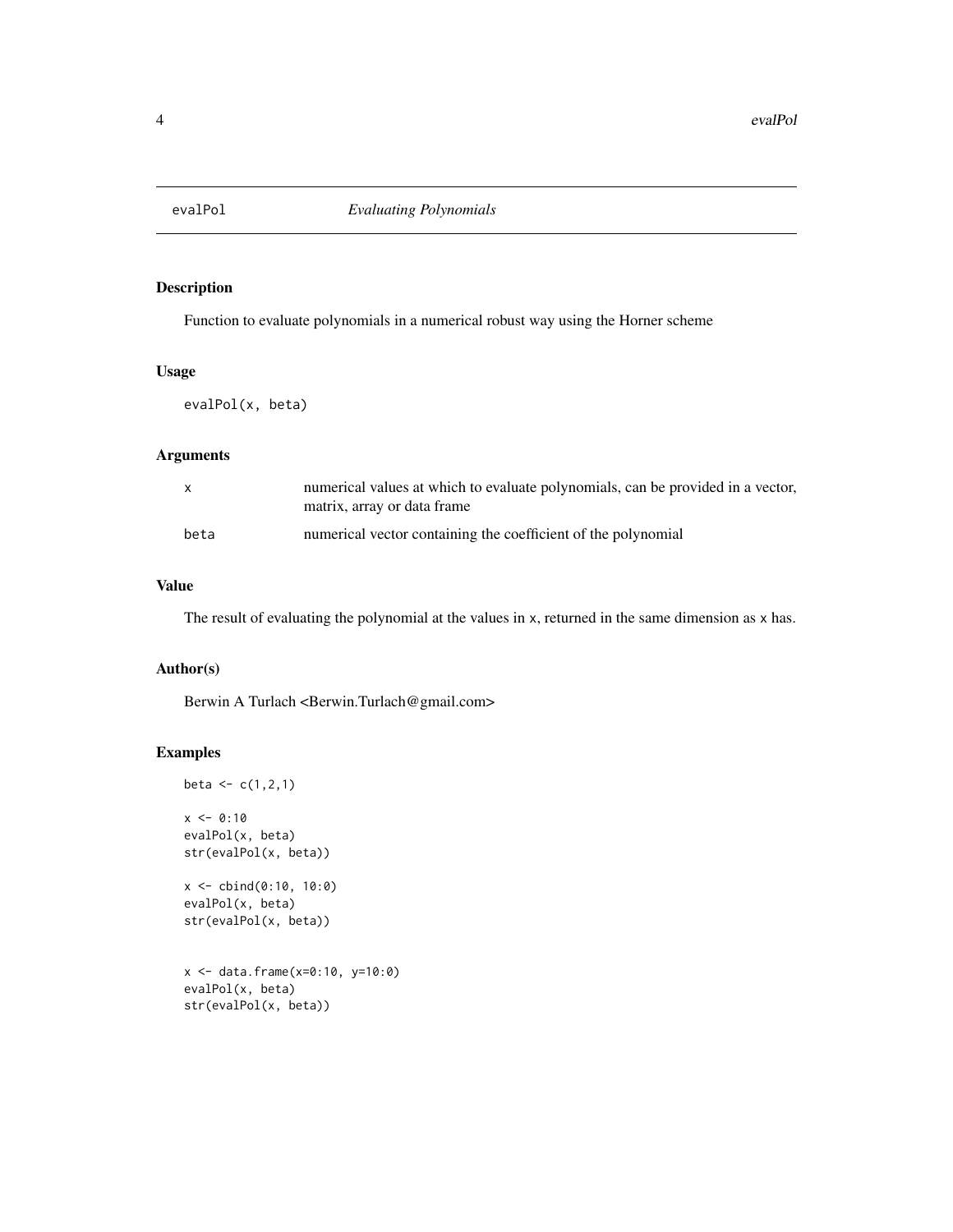<span id="page-4-0"></span>

fitted method for 'monpol' objects.

#### Usage

```
## S3 method for class 'monpol'
fitted(object, scale = c("original", "fitted"), ...)
```
## Arguments

| object | A 'monpol' object.                                                                              |
|--------|-------------------------------------------------------------------------------------------------|
| scale  | Extract fitted values on the original scale of the data or on the scale used during<br>fitting. |
| .      | Additional optionals arguments. At present no optional arguments are used.                      |

## Details

This is the [fitted](#page-0-0) method for objects inheriting from class "monpol".

#### Value

Fitted values extracted from the model object object.

## Author(s)

Berwin A Turlach <Berwin.Turlach@gmail.com>

hawkins *hawkins*

#### Description

This data gives x and y variables for the data published in Hawkins' 1994 article. This data was originally simulated from a standard cubic polynomial with equally spaced x values between -1 and 1.

#### Format

A data frame with 50 simulated observations on the following 2 variables.

y a numeric vector

x a numeric vector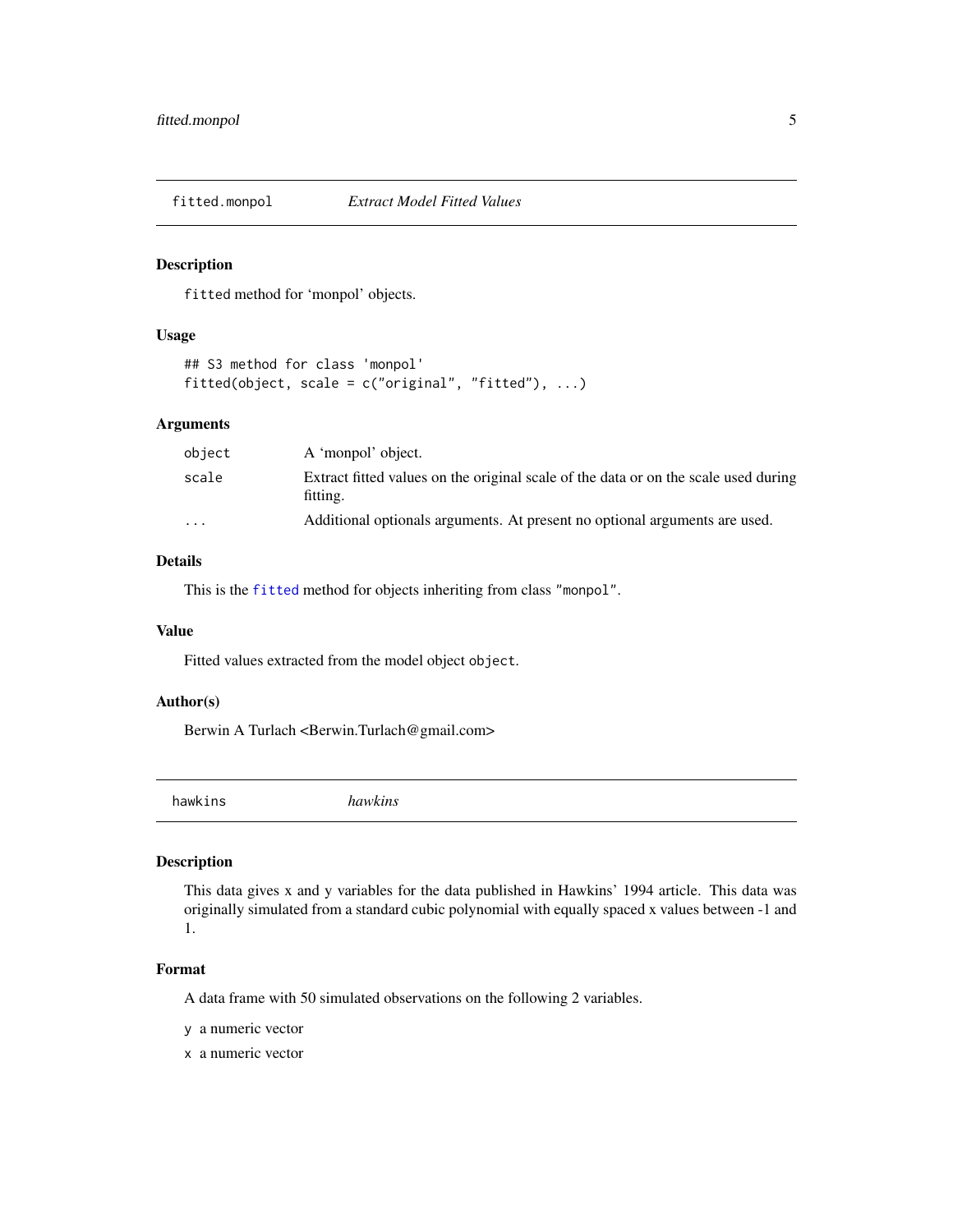#### Source

Hawkins, D. M. (1994) Fitting monotonic polynomials to data. *Computational Statistics* 9(3): 233– 247.

#### Examples

data(hawkins)

ismonotone *Check whether a polynomial is monotone*

## Description

Function to check whether a polynomial is montone over a given interval.

#### Usage

```
ismonotone(object, ...)
```
## S3 method for class 'monpol' ismonotone(object,  $a = -Inf$ ,  $b = Inf$ ,  $EPS = 1e-06$ , ...)

## Default S3 method: ismonotone(object,  $a = -Inf$ ,  $b = Inf$ , EPS = 1e-06, ...)

## Arguments

| object | Either an object of class '                                                              |
|--------|------------------------------------------------------------------------------------------|
|        | monpol                                                                                   |
|        | or a numeric vector containing the coefficient of the polynomial.                        |
| a      | Lower limit of the interval over which the polynomial should be montone.                 |
| b      | Upper limit of the interval over which the polynomial should be montone.                 |
| EPS    | Numerical precision, values with absolute value smaller than EPS are treated as<br>zero. |
|        | Further arguments passed to or from other methods.                                       |
|        |                                                                                          |

#### Value

TRUE or FALSE depending on whether the polynomial is montone over (a,b) or not.

Note that due to numerical precision issues it is possible that a polynomial that should be monotone is declared to be not monotone.

#### Author(s)

Kevin Murray <Kevin.Murray@uwa.edu.au> Berwin A Turlach <Berwin.Turlach@gmail.com>

<span id="page-5-0"></span>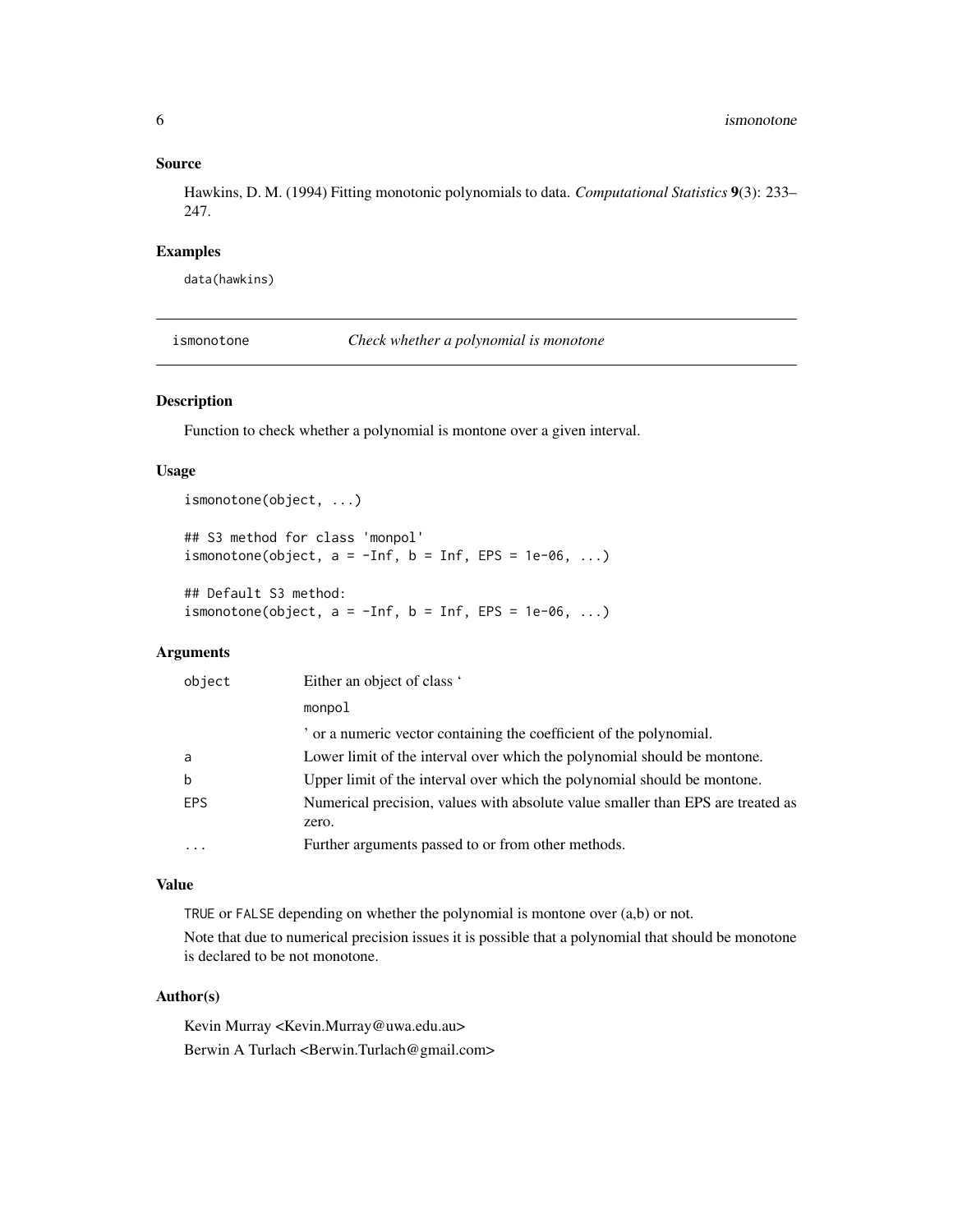## <span id="page-6-0"></span>model.matrix.monpol 7

## Examples

```
fit <- monpol(y~x, w0)
ismonotone(fit)
beta \leq c(1,0,2) ## the polynomial 1 + 2*x^2
ismonotone(beta)
ismonotone(beta, a=0)
ismonotone(beta, b=0)
```
model.matrix.monpol *Construct Design Matrices*

### Description

model.matrix creates a design (or model) matrix for 'monpol' objects.

## Usage

```
## S3 method for class 'monpol'
model.matrix(object, scale = c("original", "fitted"), ...)
```
## Arguments

| object                  | A 'monpol' object.                                                                             |
|-------------------------|------------------------------------------------------------------------------------------------|
| scale                   | Create design matrix on the original scale of the data or on the scale used during<br>fitting. |
| $\cdot$ $\cdot$ $\cdot$ | Additional optionals arguments. At present no optional arguments are used.                     |

## Details

This is the [model.matrix](#page-0-0) method for objects inheriting from class "monpol".

## Value

Design matrix created from the model object object.

## Author(s)

Berwin A Turlach <Berwin.Turlach@gmail.com>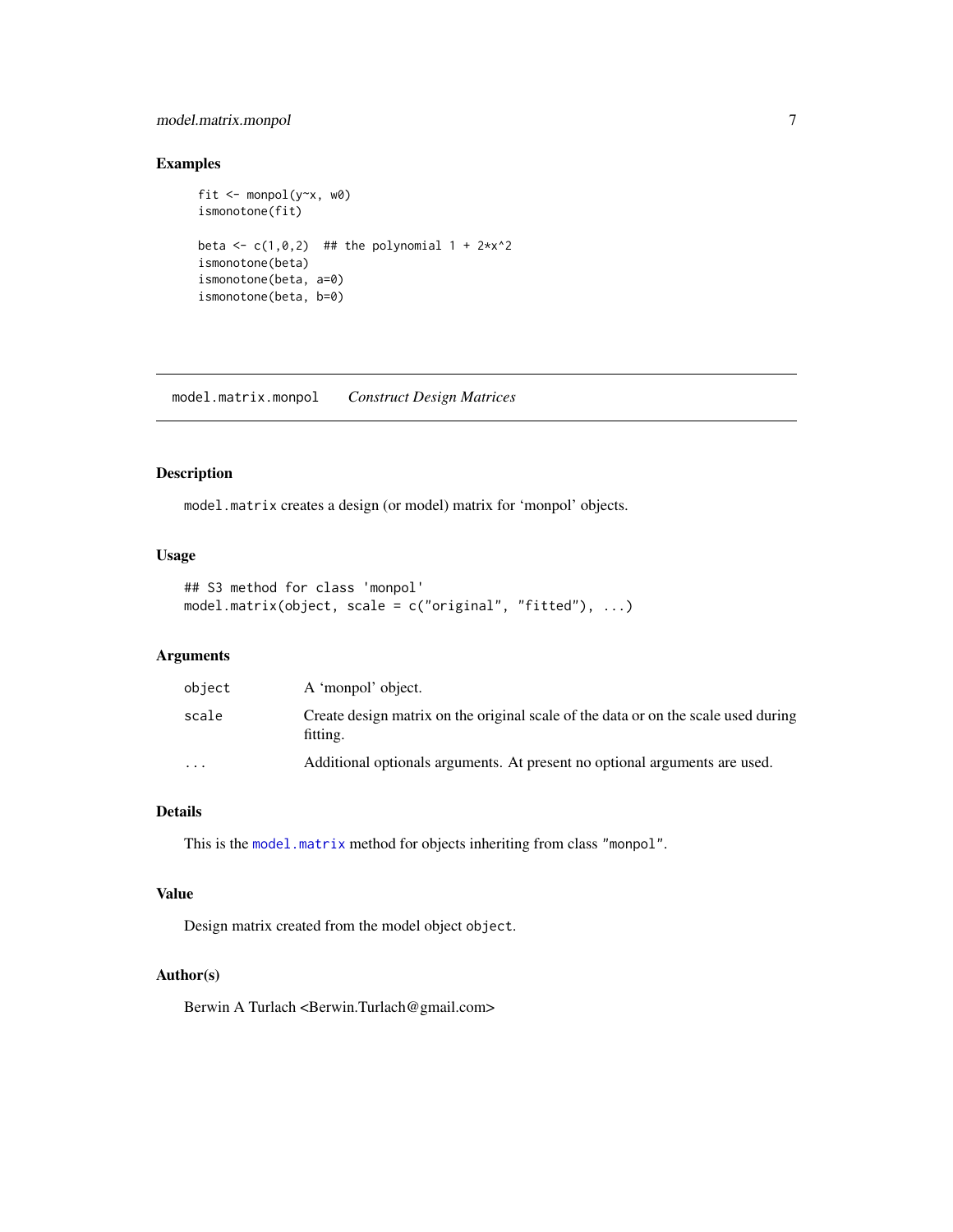<span id="page-7-1"></span><span id="page-7-0"></span>

Determine the least-squares estimates of the parameters of a monotone polynomial

## Usage

```
monpol(formula, data, subset, weights, na.action,
      degree = 3, K, start,
      a = -Inf, b=Inf,trace = FALSE, plot.it = FALSE,control = monpol.control(),
       algorithm = c("Full", "Hawkins", "BCD", "CD1", "CD2"),
       ptype = c("SOS", "Elphinstone", "EHH", "Penttila"),
       ctype = c("cge0", "c2"),monotone,
      model=FALSE, x=FALSE, y=FALSE)
```
## Arguments

| formula   | an object of class "formula" (or one that can be coerced to that class): a sym-<br>bolic description of the model to be fitted.                                                                                                                                                                  |
|-----------|--------------------------------------------------------------------------------------------------------------------------------------------------------------------------------------------------------------------------------------------------------------------------------------------------|
| data      | an optional data frame, list or environment (or object coercible by as . data. frame<br>to a data frame) containing the variables in the model. If not found in data,<br>the variables are taken from environment (formula), typically the environment<br>from which monpol is called.           |
| subset    | an optional vector specifying a subset of observations to be used in the fitting<br>process.                                                                                                                                                                                                     |
| weights   | an optional vector of weights to be used in the fitting process. Should be NULL<br>or a numeric vector.                                                                                                                                                                                          |
| na.action | a function which indicates what should happen when the data contain NAs. The<br>default is set by the na. action setting of options, and is na. fail if that is<br>unset. The 'factory-fresh' default is na.omit. Another possible value is NULL,<br>no action. Value na. exclude can be useful. |
| degree    | positive integer, a polynomial with highest power equal to degree will be fitted<br>to the data.                                                                                                                                                                                                 |
| K         | non-negative integer, a polynomial with highest power $2K + 1$ will be fitted to<br>the data.                                                                                                                                                                                                    |
| start     | optional starting value for the iterative fitting.                                                                                                                                                                                                                                               |
| a,b       | polynomial should be monotone on the interval from a to b. If either parameter<br>is finite, parameterisation "SOS" has to be used.                                                                                                                                                              |
| trace     | print out information about the progress of the interative fitting at the start and<br>then every trace iterations.                                                                                                                                                                              |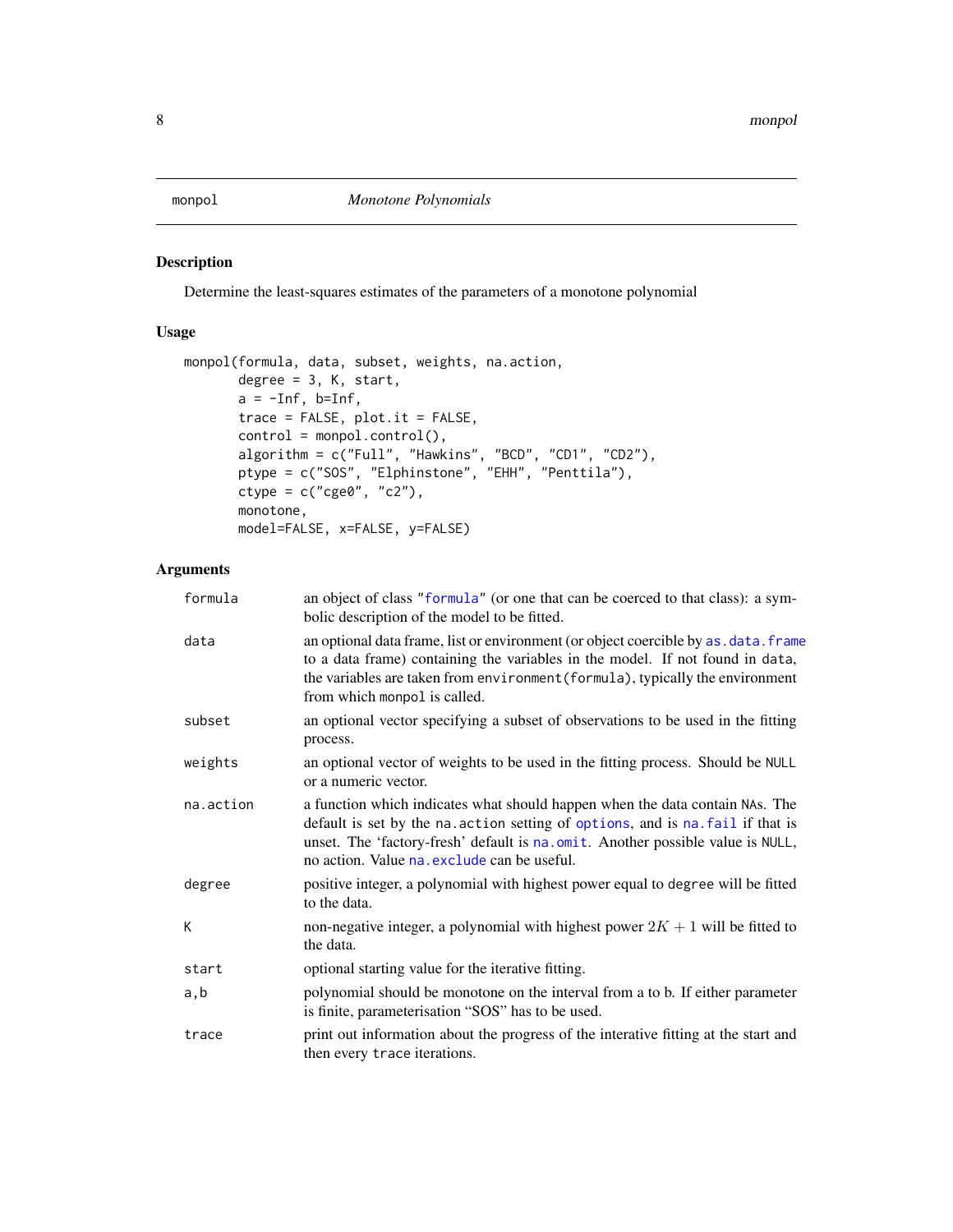#### <span id="page-8-0"></span>monpol 9

| plot.it       | plot the data and initial fit, then plot current fit every plot it iterations.                                                                             |
|---------------|------------------------------------------------------------------------------------------------------------------------------------------------------------|
| control       | settings that control the iterative fit; see monpol. control for details.                                                                                  |
| algorithm     | algorithm to be used. It is recommended to use either "Full" or "Hawkins"; see<br>both papers in 'References' for details.                                 |
| ptype         | parameterisation to be used. It is recommended to use the "SOS" parameterisa-<br>tion; see the 2016 paper in 'References' for details.                     |
| ctype         | parameterisation to be used; see paper in 'References' for details.                                                                                        |
| monotone      | only used for parameterisation "SOS" to enforce the kind of monotonicity de-<br>sired over the interval $[a, b]$ , should be "increasing" or "decreasing". |
| model, $x, y$ | logicals. If TRUE the corresponding components of the fit (the model frame, the<br>model matrix, the response, the QR decomposition) are returned.         |

#### Details

A monpol object is a type of fitted model object. It has methods for the generic function [coef](#page-0-0), [fitted](#page-0-0), [formula](#page-0-0), [logLik](#page-0-0), [model.matrix](#page-0-0), [predict](#page-0-0), [print](#page-0-0), [residuals](#page-0-0).

The parameterisation type "SOS" with the "Full" algorithm is currently the recommended fitting procedure and is discussed in the 2016 paper in 'References'. For this parameterisation the argument ctype is ignored.

The "Hawkins" algorithm is also recommended and discussed in both papers in the 'References'.

The parameterisations "Elphinstone", "EHH" and "Pentilla", for which the argument "ctype" defines a further variation of parameterisation, work together with algorithms "Full", "BCD", "CD1" and "CD2". These parameterisations and algorithms are discussed in the 2013 paper in 'References'.

## Value

monpol returns an object of [class](#page-0-0) "monpol"

## Author(s)

Berwin A Turlach <Berwin.Turlach@gmail.com>

#### References

Murray, K., Müller, S. and Turlach, B.A. (2016). Fast and flexible methods for monotone polynomial fitting, *Journal of Statistical Computation and Simulation* 86(15): 2946–2966, doi: [10.1080/](http://doi.org/10.1080/00949655.2016.1139582) [00949655.2016.1139582.](http://doi.org/10.1080/00949655.2016.1139582)

Murray, K., Müller, S. and Turlach, B.A. (2013). Revisiting fitting monotone polynomials to data, *Computational Statistics* 28(5): 1989–2005, doi: [10.1007/s0018001203905.](http://doi.org/10.1007/s00180-012-0390-5)

#### Examples

monpol(y~x, w0)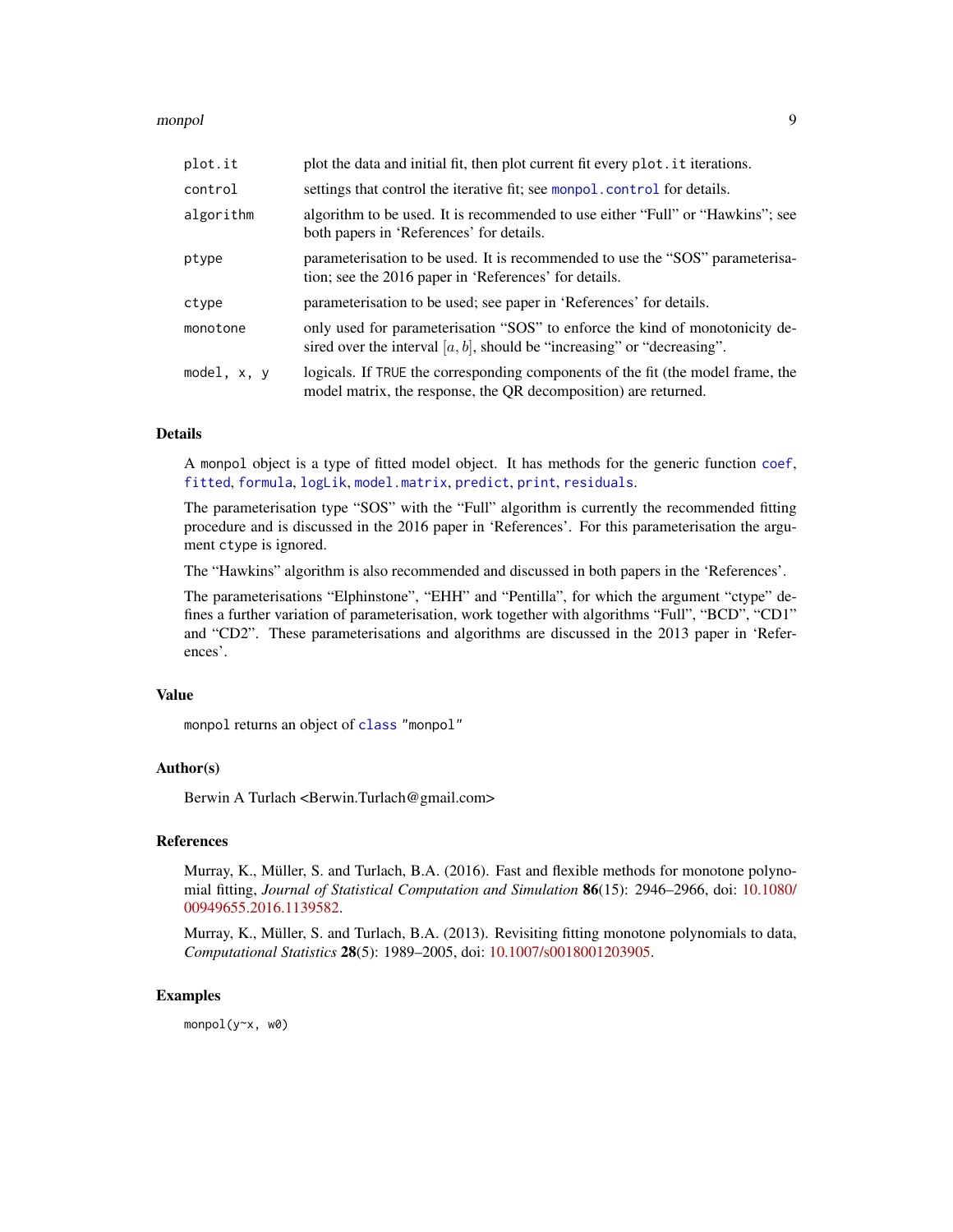<span id="page-9-1"></span><span id="page-9-0"></span>

Allow the user to set some characteristics of the monpol monotone polynomial fitting algorithm.

#### Usage

```
monpol.control(maxiter = 1000, tol = 1e-05,
              tol1=1e-10, tol2=1e-07, tolqr=1e-07)
```
## Arguments

| maxiter | A positive integer specifying the maximum number of iterations allowed, used<br>in all algorithms.                                                                   |
|---------|----------------------------------------------------------------------------------------------------------------------------------------------------------------------|
| tol     | A positive numeric value specifying an absolute tolerance for determining whether<br>entries in the gradient are zero for algorithms 'Full', 'BCD', 'CD1' and 'CD2'. |
| tol1    | A positive numeric value, used in algorithm 'Hawkins'. Any number not smaller<br>than -tol1 is deemed to be non-negative.                                            |
| tol2    | A positive numeric value, used in algorithm 'Hawkins'. Any number whose<br>absolute value is smaller than to 12 is taken to be zero.                                 |
| tolgr   | A positive numeric value, used in algorithm 'Hawkins' as tolerance for the QR<br>factorisation of the design matrix.                                                 |

#### Value

A list with exactly five components:

maxiter tol tol1 tol2 tolqr

with meanings as explained under 'Arguments'.

## Author(s)

Berwin A Turlach <Berwin.Turlach@gmail.com>

## See Also

[monpol](#page-7-1), [monpol.fit](#page-10-1), [qr](#page-0-0)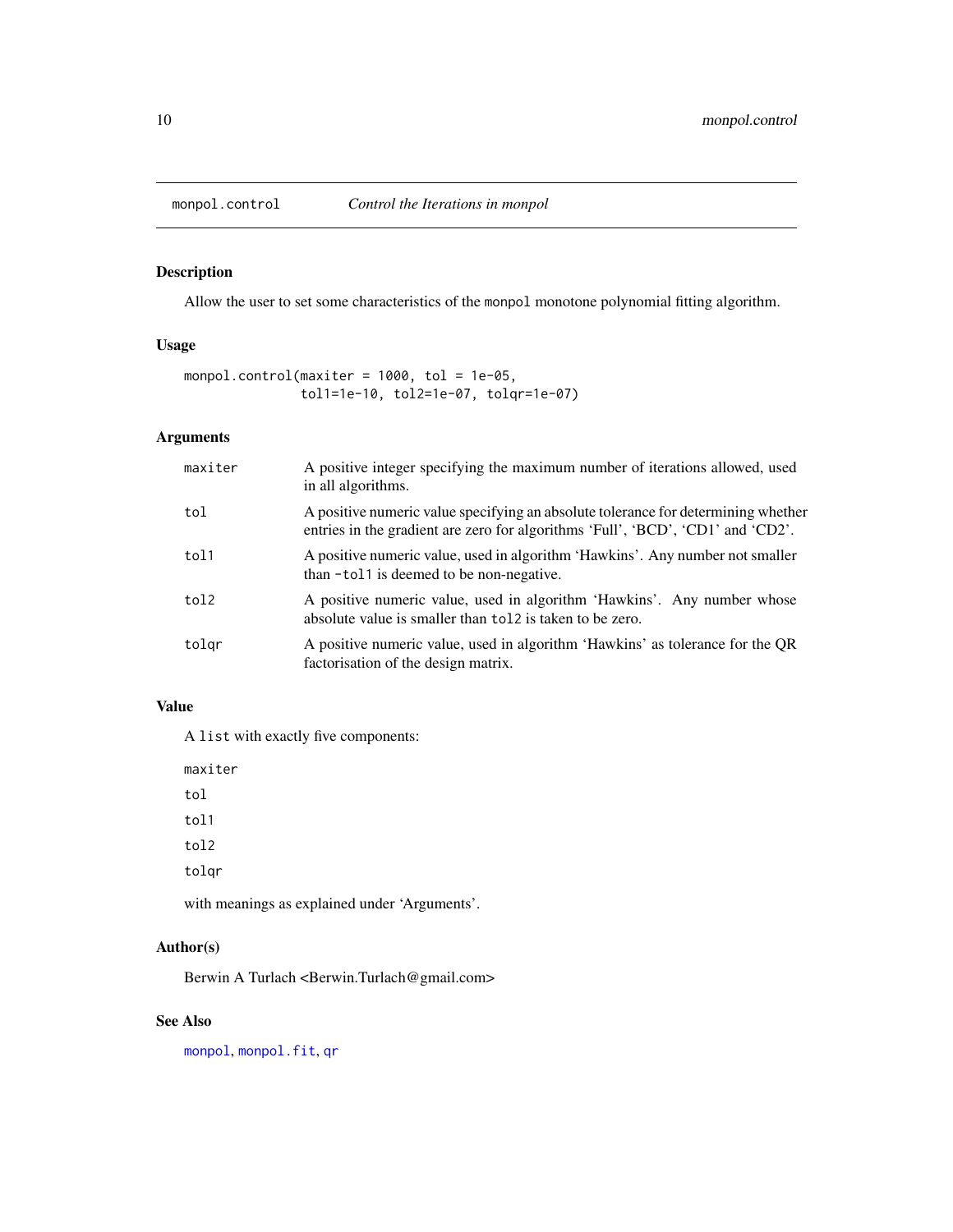## <span id="page-10-0"></span>monpol.fit 11

## Examples

monpol.control(maxiter = 2000) monpol.control(tolqr = 1e-10)

<span id="page-10-1"></span>monpol.fit *Monotone Polynomials*

### Description

This is the basic computing engine called by [monpol](#page-7-1) used to fit monotonic polynomials. These should usually *not* be used directly unless by experienced users.

## Usage

```
monpol.fit(x, y, w, K=1, start, trace = FALSE, plot.it = FALSE,
           control = monpol.control(),
           algorithm = c("Full", "Hawkins", "BCD", "CD1", "CD2"),
          ptype = c("Elphinstone", "EHH", "Penttila"),
           ctype = c("cge0", "c2"))SOSpol.fit(x, y, w = NULL, deg.is.odd, K, start, a, b,
          monotone = c("increasing", "decreasing"),
           trace = FALSE, plot.it = FALSE, type,
          control = monpol.control()
```
## Arguments

| X             | vector containing the observed values for the regressor variable.                                                                                                                                          |
|---------------|------------------------------------------------------------------------------------------------------------------------------------------------------------------------------------------------------------|
| У             | vector containing the observed values for the response variable; should be of<br>same length as x.                                                                                                         |
| W             | optional vector of weights; should be of the same length as x if specified.                                                                                                                                |
| deg.is.odd, K | "deg.is.odd" is a logical, "K" is a non negative integer. If "deg.is.odd" is TRUE<br>then a polynomial with highest power $2K+1$ will be fitted to the data, otherwise<br>the highest order will be $2K$ . |
| start         | optional starting value for the iterative fitting.                                                                                                                                                         |
| a,b, type     | polynomial should be monotone on the interval from $a$ to $b$ ; "type" should be<br>0 if neither of the boundaries is finite, 1 if $a$ if finite but not $b$ and 2 if both<br>boundaries are finite.       |
| monotone      | force the desired monotonicity in case the default choice is wrong.                                                                                                                                        |
| trace         | print out information about the progress of the interative fitting at the start and<br>then every trace iterations.                                                                                        |
| plot.it       | plot the data and initial fit, then plot current fit every plot it iterations.                                                                                                                             |
| control       | settings that control the iterative fit; see monpol. control for details.                                                                                                                                  |
| algorithm     | algorithm to be used; see monpol for details.                                                                                                                                                              |
| ptype         | parameterisation to be used; see monpol for details.                                                                                                                                                       |
| ctype         | parameterisation to be used; see monpol for details.                                                                                                                                                       |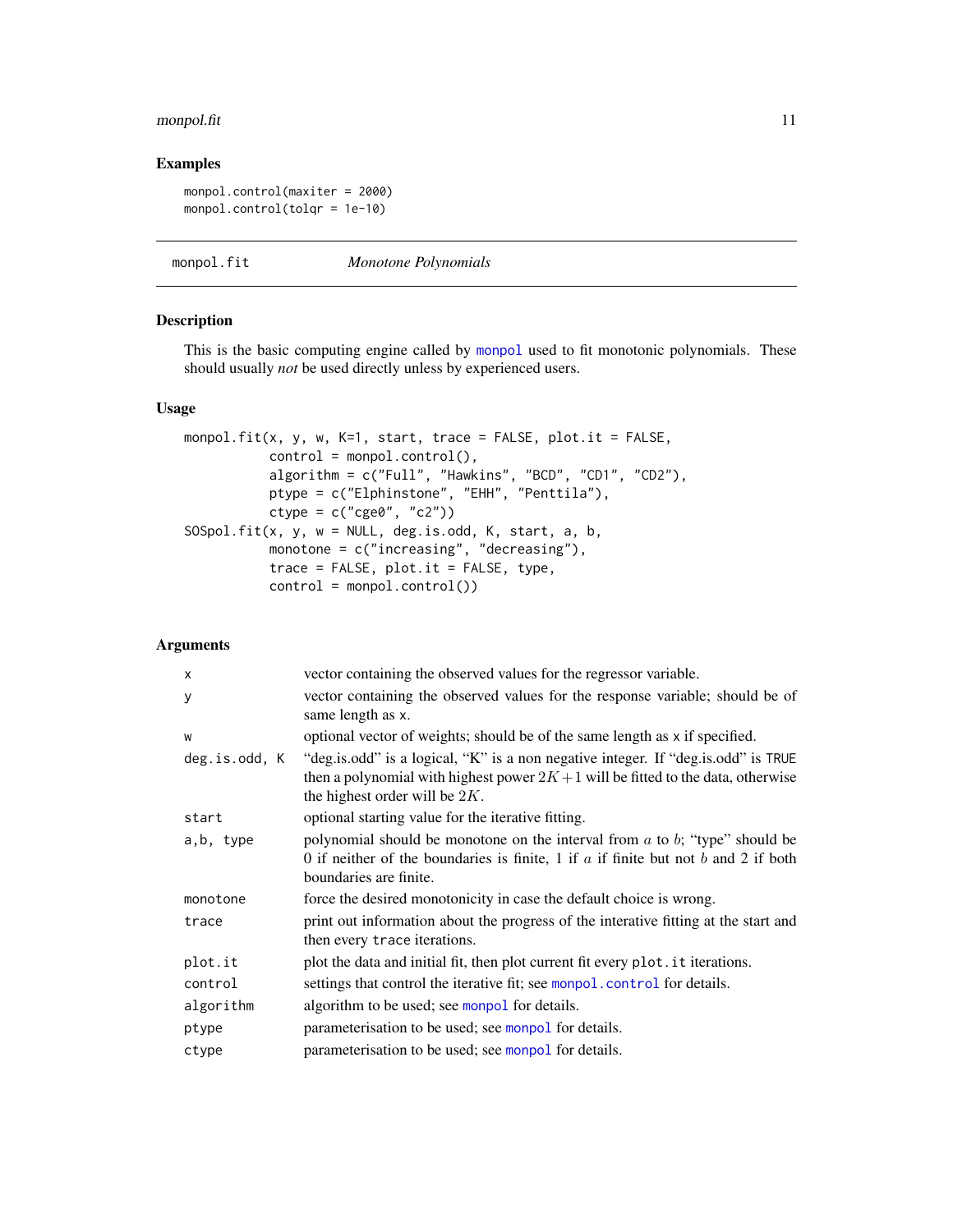## <span id="page-11-0"></span>Value

a list with components

| par           | the fitted parameters.                                                                              |
|---------------|-----------------------------------------------------------------------------------------------------|
| grad          | the gradient of the objective function at the fitted parameters.                                    |
| beta          | the coefficients of the fitted polynomial in the 'beta' parameterisation; on the<br>fitted scale.   |
| RSS           | the value of the objective function; on the fitted scale.                                           |
| niter         | number of iterations.                                                                               |
| converged     | indicates whether algorithm has converged.                                                          |
| ptype         | input parameter ptype.                                                                              |
| ctype         | input parameter cptype.                                                                             |
| beta.raw      | the coefficients of the fitted polynomial in the 'beta' parameterisation; on the<br>original scale. |
| fitted.values | the fitted values; on the fitted scale.                                                             |
| residuals     | the residuals; on the fitted scale.                                                                 |
| K             | input parameter K.                                                                                  |
| minx          | the minimum value in the vector x.                                                                  |
| sclx          | the difference between the maximum and minimum values in the vector x.                              |
| miny          | the minimum value in the vector y.                                                                  |
| scly          | the difference between the maximum and minimum values in the vector y.                              |
| algorithm     | input paramater algorithm.                                                                          |

### Author(s)

Berwin A Turlach <Berwin.Turlach@gmail.com>

#### References

Murray, K., Müller, S. and Turlach, B.A. (2016). Fast and flexible methods for monotone polynomial fitting, *Journal of Statistical Computation and Simulation* 86(15): 2946–2966, doi: [10.1080/](http://doi.org/10.1080/00949655.2016.1139582) [00949655.2016.1139582.](http://doi.org/10.1080/00949655.2016.1139582)

Murray, K., Müller, S. and Turlach, B.A. (2013). Revisiting fitting monotone polynomials to data, *Computational Statistics* 28(5): 1989–2005, doi: [10.1007/s0018001203905.](http://doi.org/10.1007/s00180-012-0390-5)

## See Also

[monpol](#page-7-1) which you should use for fitting monotonic polynomials unless you know better.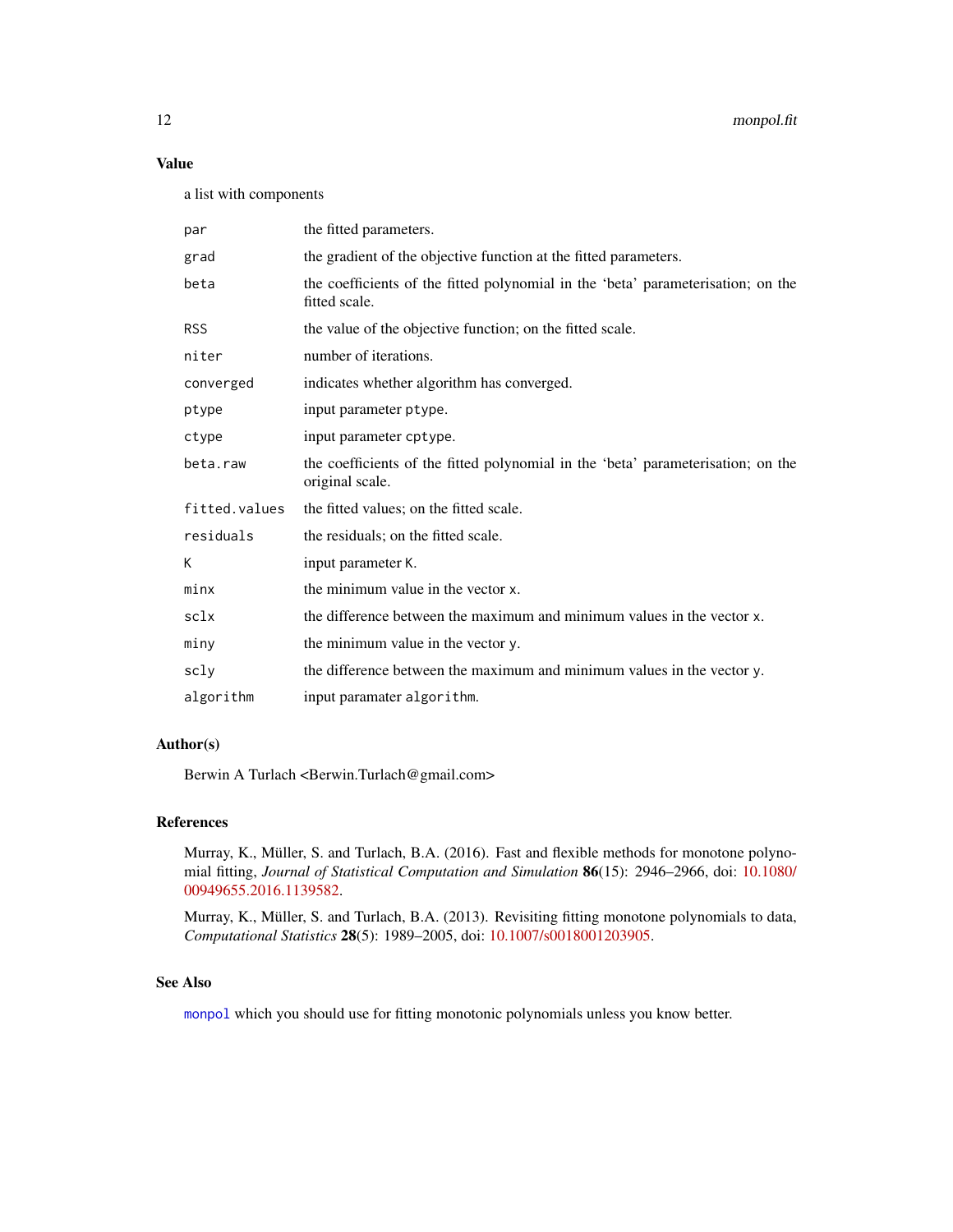<span id="page-12-0"></span>

predict.monpol produces predicted values, obtained by evaluating the monotone polynomial in the frame newdata.

#### Usage

```
## S3 method for class 'monpol'
predict(object, newdata, scale = c("original", "fitted"), ...)
```
## Arguments

| object   | A 'monpol' object.                                                                                                                                                    |
|----------|-----------------------------------------------------------------------------------------------------------------------------------------------------------------------|
| newdata  | A named list or data frame in which to look for variables with which to predict.<br>If newdata is missing the fitted values at the original data points are returned. |
| scale    | Predict values on the original scale of the data or on the scale used during fitting.<br>Data in newdata is assumed to be on the indicated scale.                     |
| $\cdots$ | Additional optionals arguments. At present no optional arguments are used.                                                                                            |

## Details

This is the [predict](#page-0-0) method for objects inheriting from class "monpol".

#### Value

predict.monpol produces a vector of predictions.

## Author(s)

Berwin A Turlach <Berwin.Turlach@gmail.com>

print.monpol *Printing Monotone Polynomials*

## Description

print method for 'monpol' objects.

## Usage

```
## S3 method for class 'monpol'
print(x, digits = max(3, getOption("digits") - 3), ...)
```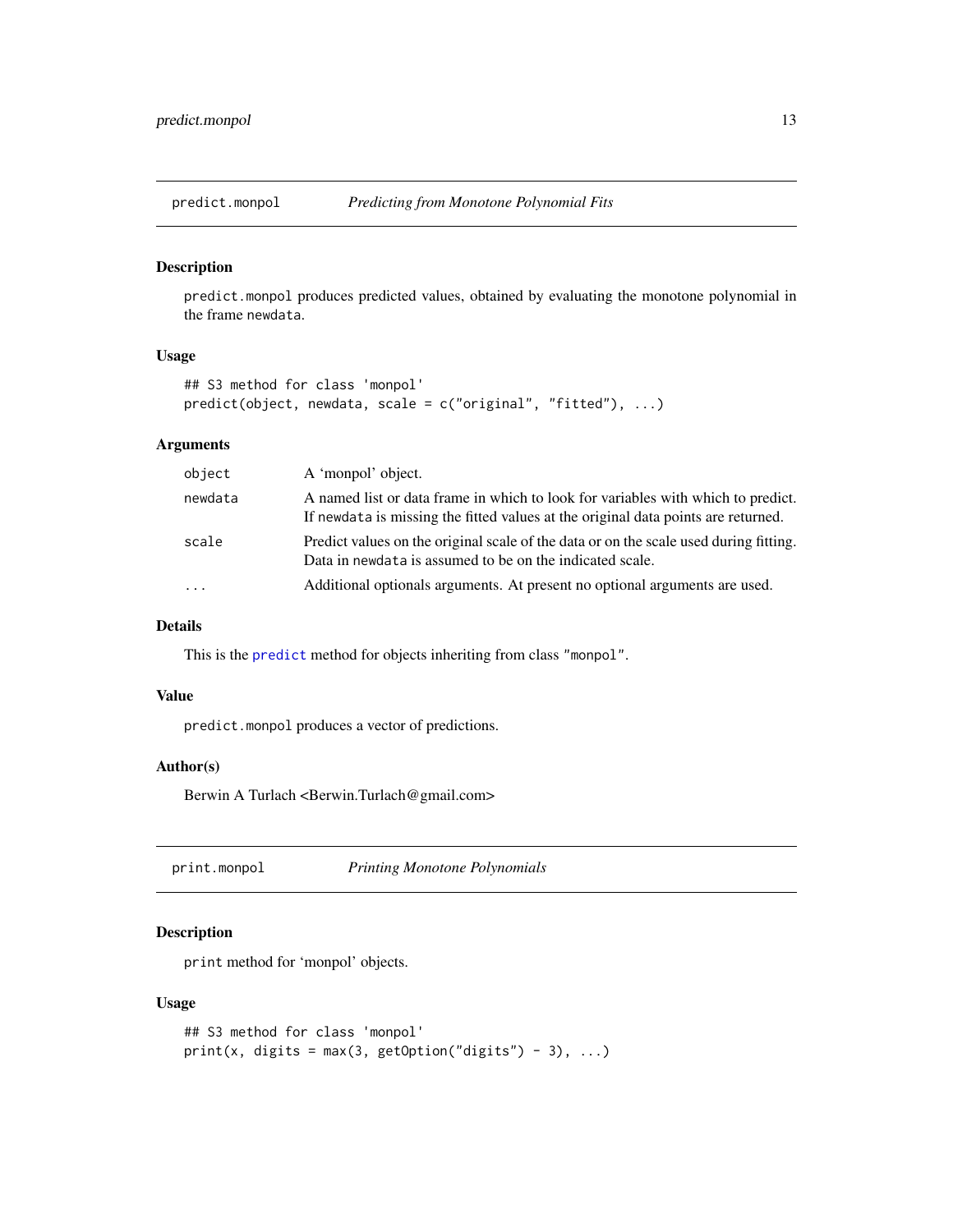#### <span id="page-13-0"></span>Arguments

|                         | A 'monpol' object.                                                           |
|-------------------------|------------------------------------------------------------------------------|
| digits                  | minimal number of <i>significant</i> digits, see print. default.             |
| $\cdot$ $\cdot$ $\cdot$ | Additional optionals arguments. At present only the additional arguments for |
|                         | coef.monpol are used.                                                        |

## Details

This is the [print](#page-0-0) method for objects inheriting from class "monpol".

## Value

x returned invisibly.

## Author(s)

Berwin A Turlach <Berwin.Turlach@gmail.com>

residuals.monpol *Extract Model Residuals*

## Description

residuals method for 'monpol' objects.

## Usage

```
## S3 method for class 'monpol'
residuals(object, scale = c("original", "fitted"), ...)
```
#### Arguments

| object  | A 'monpol' object.                                                                          |
|---------|---------------------------------------------------------------------------------------------|
| scale   | Extract residuals on the original scale of the data or on the scale used during<br>fitting. |
| $\cdot$ | Additional optionals arguments. At present no optional arguments are used.                  |

## Details

This is the [residuals](#page-0-0) method for objects inheriting from class "monpol".

## Value

Residuals extracted from the model object object.

## Author(s)

Berwin A Turlach <Berwin.Turlach@gmail.com>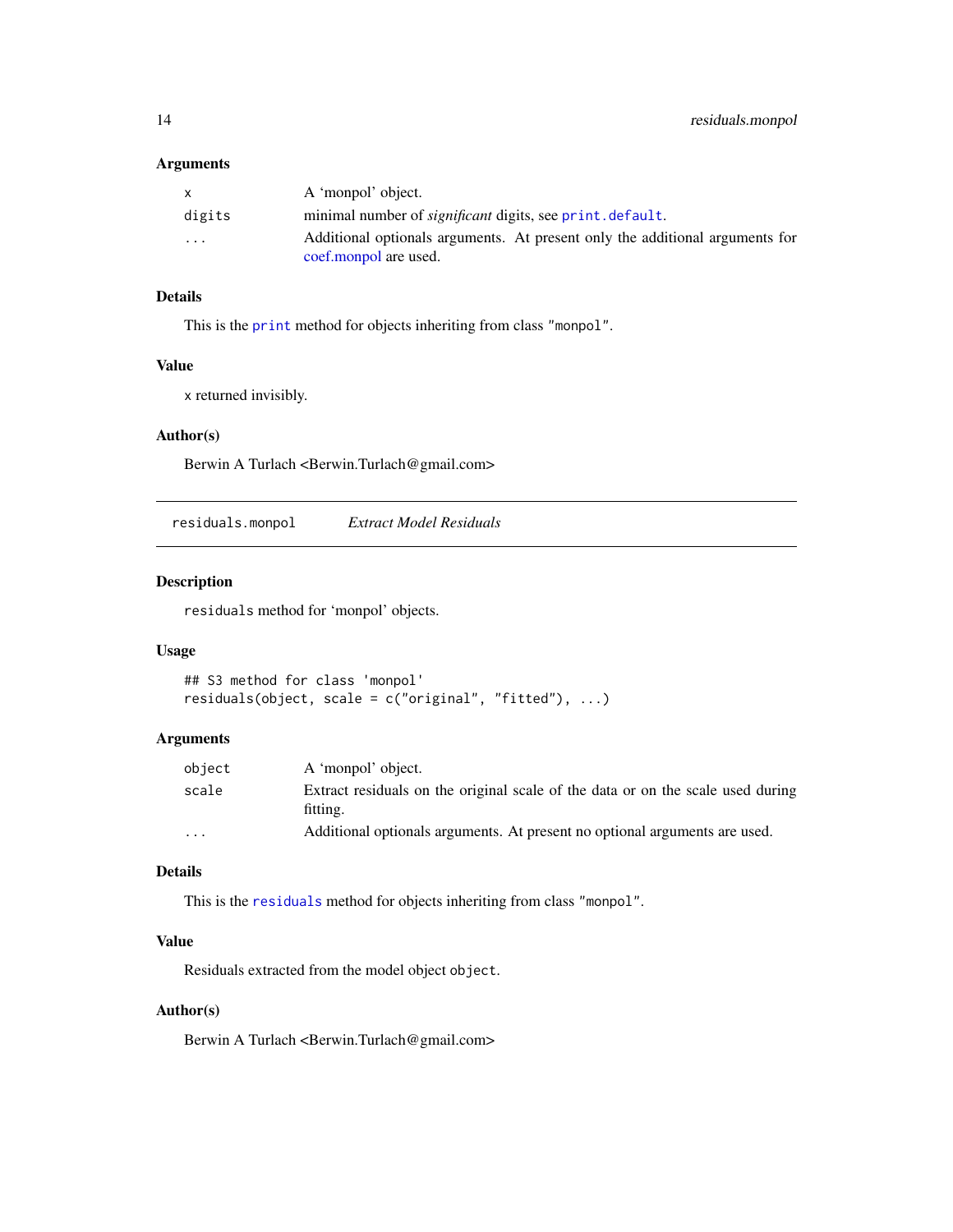<span id="page-14-0"></span>

This data set gives simulated data from the function

 $y = 0.1x^3 + e$ 

for  $e \sim N(0, 0.01^2)$  and x evenly spaced between -1 and 1.

#### Format

A data frame with 21 observations on the following 2 variables.

y a numeric vector

x a numeric vector

#### Source

Murray, K., Müller, S. and Turlach, B.A. (2013). Revisiting fitting monotone polynomials to data, *Computational Statistics* 28(5): 1989–2005, doi: [10.1007/s0018001203905.](http://doi.org/10.1007/s00180-012-0390-5)

#### Examples

str(w0) plot(y~x, w0) monpol(y~x, w0)

w2 *Simulated w2 data used in Murray et al. (2013)*

#### Description

Simulated data from the function

$$
y_{ij} = 4\pi - x_i + \cos(x_i - \frac{\pi}{2}) + e_{ij}
$$

for  $x_i = 0, 1, ..., 12$ ;  $n_i = 5$  for  $i = 0$  and  $n_i = 3$  otherwise;  $e_{ij} \sim N(0, 0.5^2)$ 

#### Format

A data frame with 41 observations on the following 2 variables.

y a numeric vector

x a numeric vector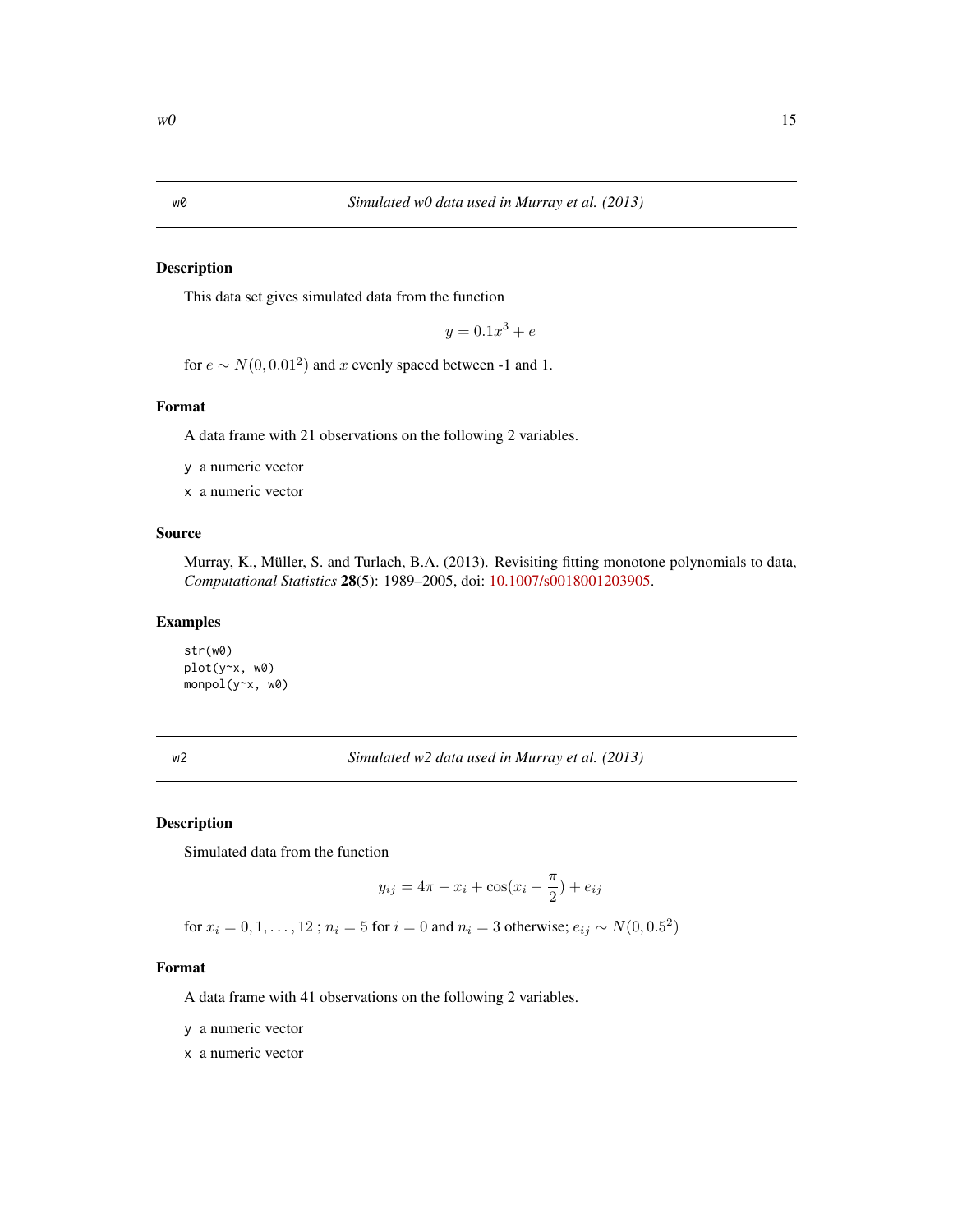## Source

Murray, K., Müller, S. and Turlach, B.A. (2013). Revisiting fitting monotone polynomials to data, *Computational Statistics* 28(5): 1989–2005, doi: [10.1007/s0018001203905.](http://doi.org/10.1007/s00180-012-0390-5)

## Examples

str(w2) plot(y~x, w2) monpol(y~x, w2) monpol(y~x, w2, K=2)